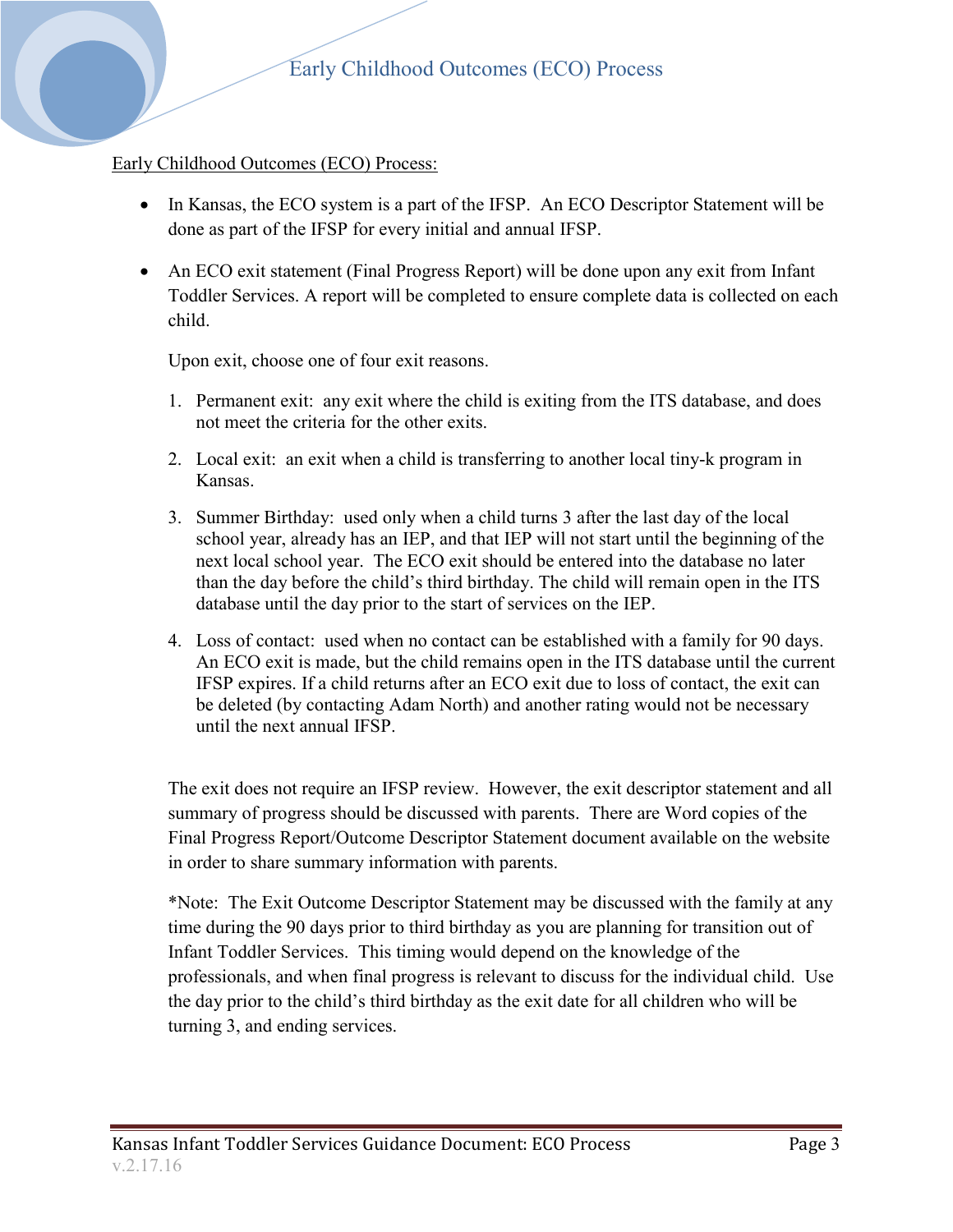# Early Childhood Outcomes (ECO) Process

- If the child is transferring to another tiny-k program, a Final Progress Report will be completed by the program he/she is leaving to ensure complete data is collected on each child.
- Children who transfer to another local tiny-k program do not need a new entry ECO. The new program will choose an ECO Descriptor Statement at the next annual IFSP.

## Deciding a Rating and Including Parents in the ECO Process

- The ECO process is part of the IFSP process. Parents are involved from the first phone call forward as they provide information about their child's functioning and participation. Parents offer in-depth information when they participate in the Routines Based Interview or other family assessment tool.
- Introduce the parents to the Early Childhood Outcomes process at the initial meeting/intake. It is recommended that you use **[A Parent's Guide to Participating in](http://www.ksits.org/download/guidance_docs/A_Parents_Guide_to_Participating_in_the_Child_Outcomes_Process_with_Kansas_Addendum.pdf)  [the Child Outcomes Process with Kansas Addendum](http://www.ksits.org/download/guidance_docs/A_Parents_Guide_to_Participating_in_the_Child_Outcomes_Process_with_Kansas_Addendum.pdf)***. This document is located at [http://www.ksits.org/guidance\\_docs.htm.](http://www.ksits.org/guidance_docs.htm)* **\* Note:** This conversation should be revisited at annual IFSP and in conjunction with the exit meeting.
- Providers should explain what the Outcomes are and how data is collected.
- Check with parents for understanding.
- Before the IFSP is written, a team of at least two practitioners (it is best if these are two staff members involved in evaluation/assessment) should meet and use the My Child's Story, Documenting the Basis for the Descriptor Statement Worksheet, and Decision Tree for Selection of Descriptor Statements to choose a proposed descriptor statement.
- In choosing the proposed descriptor statement, practitioners must review age expected development for the age of the child and consider how the child is functioning across opportunities and settings.
- This team will choose a proposed Outcome Descriptor Statement from among the seven statements on the IFSP. Statements are located under each of the 3 sections of My Child's Story. A statement must be chosen for each section. Sections are linked to the 3 ECO outcomes.
- At the IFSP, practitioners will discuss the proposed descriptor statement with the family. During the IFSP, discuss with the parent all the information they have provided to this point along with information you have gathered. Discuss the proposed Outcome Descriptor Statement and how all previous information led to the Statement chosen.
- To assist families understanding of typical development, the team can review age expected development for the age of the child. The team might point out specific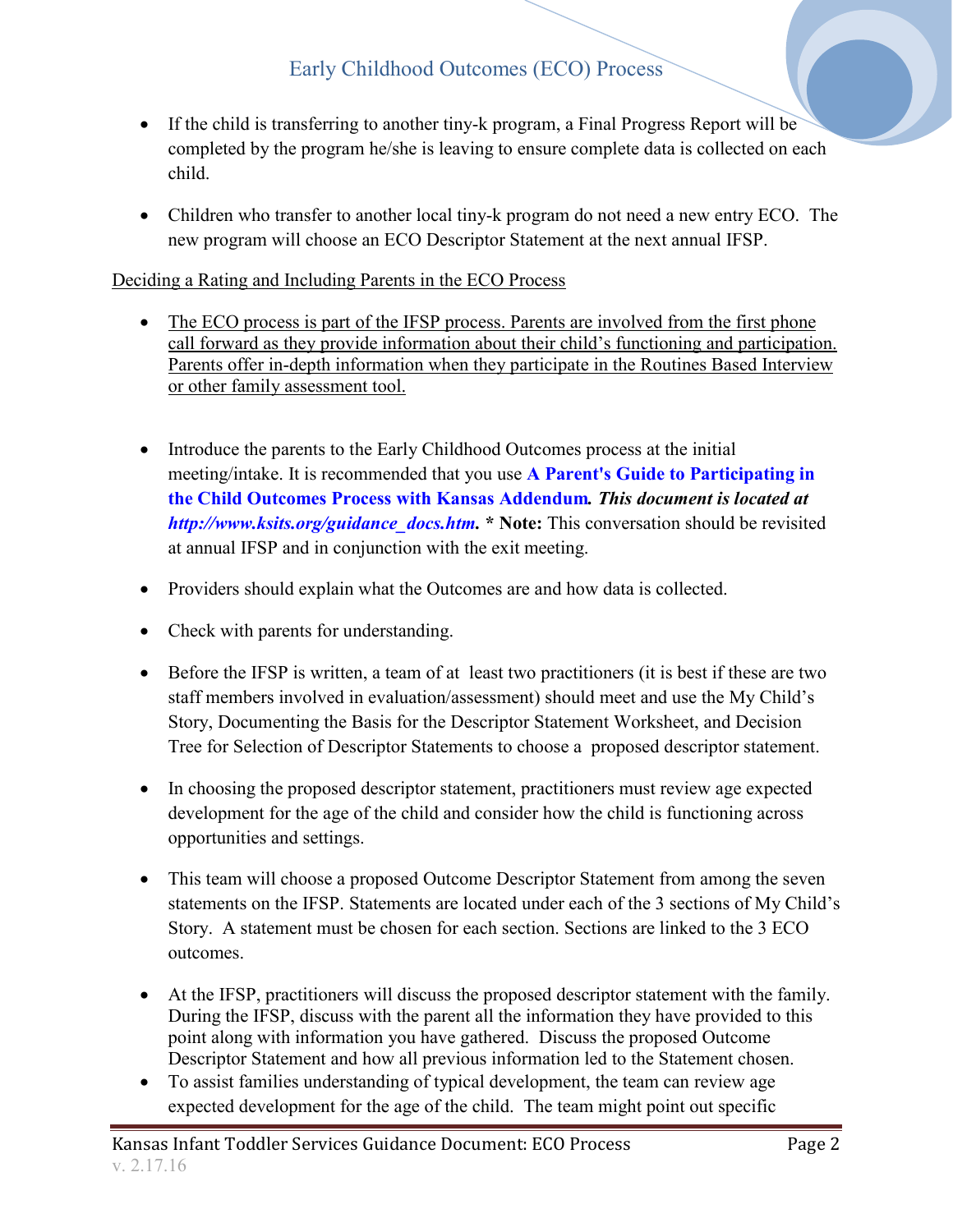# Early Childhood Outcomes (ECO) Process

activities, skills or behaviors from the evaluation or other prior visits. Ask the family if they have seen that too; and inform them of the typical age that a child would demonstrate that skill or behavior.

- Offer parents opportunity to ask questions about the descriptor statement.
- Record Outcome Descriptor Statement on IFSP page under each section of the My Child's Story.
- Remember that choosing the Descriptor Statement is a team effort including the information the family provides at all points of the process, using accurate application of the descriptor statement criteria (refer to Definitions for Descriptor Statements and Decision Tree for guidance) and based on the child's functional skills across settings and opportunities.

#### IFSP Outcomes Page

- In order to further link the ECO process to the IFSP, there are four new boxes on the IFSP outcomes page (page 9).
	- 1. Positive Social Relationships.
	- 2. Acquiring and Using Knowledge and Skills.
	- 3. Taking Action to Meet Needs.
	- 4. Family Outcome
- Mark which Early Childhood Outcome(s) is the intended result of the IFSP outcome. This should be documented within the My Child's Story under that Early Childhood Outcome Area.
- More than one Early Childhood Outcome area (Boxes 1-3) may be marked as long as it appears in the appropriate My Child's Story area, and the intent of the intervention is documented for that ECO area.
- Remember that it is NOT expected (or desired) to have an IFSP outcome for each ECO area. IFSP outcomes should be developed according to family priorities and needs.
- Family Outcomes should be marked when the parent is identified as the active learner and the outcome covers the family obtaining information, gaining support, or learning of resources.